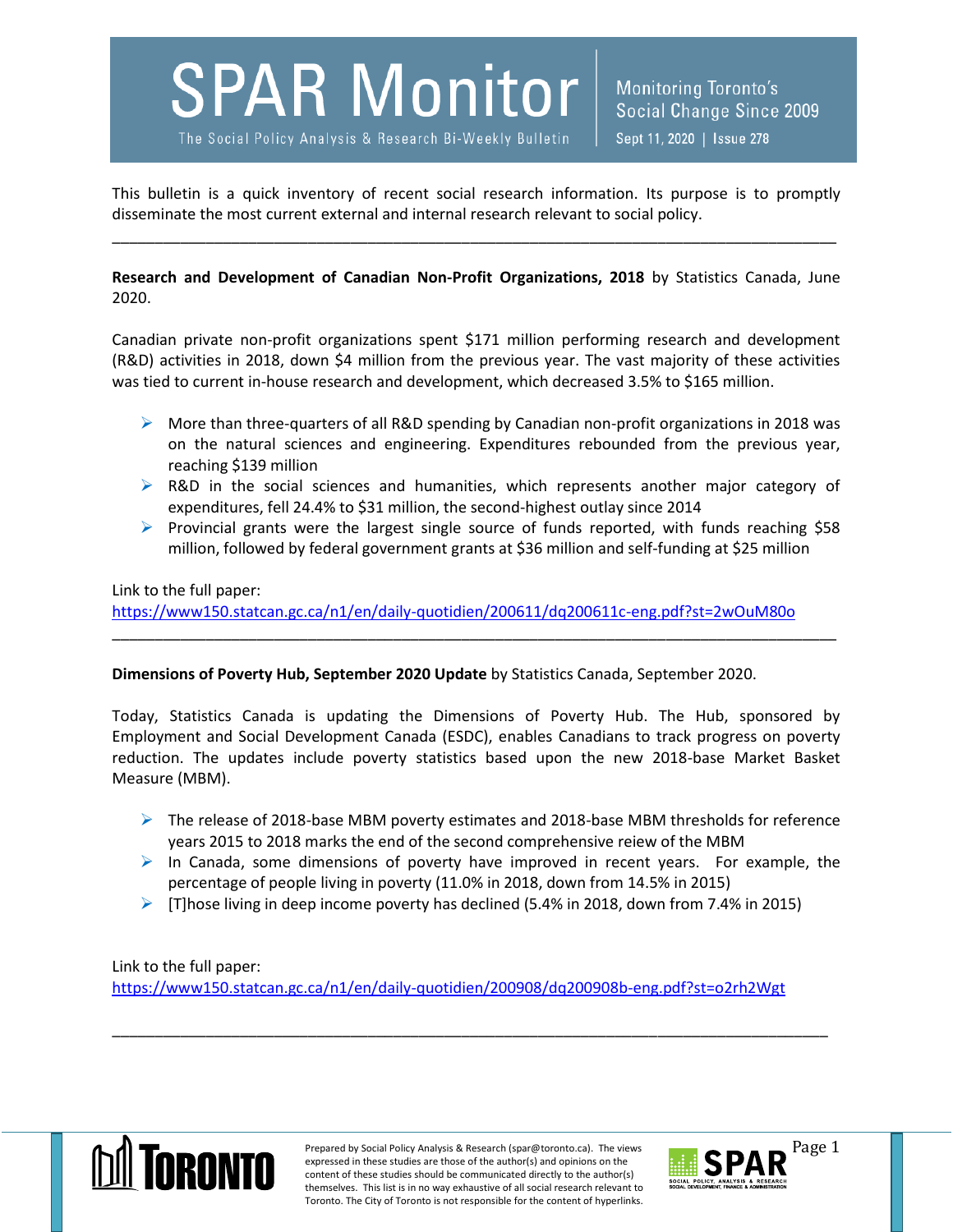**Lifting Lives: The Problems with Ontario's Social Assistance Programs and How to Reform Them** by Parisa Mahboubi and Mariam Ragab, C.D. Howe Institute, June 2020.

The Ontario government has committed to reform its social assistance system and announced a number of changes in 2018, which it has since rolled back. What is the best way forward? This study evaluates the Ontario social assistance programs and summarizes international best practices for reforming social assistance, especially with a view to improving labour-market attachment.

- $\triangleright$  In 2018, Ontario provided income support to about 949,000 beneficiaries (over 6.6 percent of the population). This places Ontario as the province with the highest social assistance rate in Canada
- $\triangleright$  Despite strong labour-market performance in recent years and mandatory requirements to participate in employment assistance programs, only 10 percent of OW cases exited to employment in 2017 and 2018, down from 13 percent in 2014
- $\triangleright$  The government reforms to social assistance were expected to reduce the programs cost by an estimated \$720 million a year by 2021-22
- $\triangleright$  Canada has the 3rd highest dependence ratio (Canadians reliant on social assistance per 100 members of the working-age population), after only the United States and Mexico

## Link to the release:

[https://www.cdhowe.org/sites/default/files/attachments/research\\_papers/mixed/Commentary%20572\\_0.p](https://www.cdhowe.org/sites/default/files/attachments/research_papers/mixed/Commentary%20572_0.pdf) [df](https://www.cdhowe.org/sites/default/files/attachments/research_papers/mixed/Commentary%20572_0.pdf)

## **A Critical Assessment of Canada's Official Poverty Line** by Christopher A. Sarlo, Fraser Institute, 2020.

\_\_\_\_\_\_\_\_\_\_\_\_\_\_\_\_\_\_\_\_\_\_\_\_\_\_\_\_\_\_\_\_\_\_\_\_\_\_\_\_\_\_\_\_\_\_\_\_\_\_\_\_\_\_\_\_\_\_\_\_\_\_\_\_\_\_\_\_\_\_\_\_\_\_\_\_\_\_\_\_\_\_\_

This study critically examines the newly established "official poverty line" as it has been laid out since its origin in 1998 and in the various revisions, especially the latest version in Djidel et al. (2020) entitled Report on the Second Comprehensive Review of the Market Basket Measure. This assessment looks at both technical and conceptual issues with the poverty measure and finds that there are serious concerns in both areas.

- $\triangleright$  Among the technical concerns with the MBM are a striking lack of published detail about the construction of many of the components and their revisions
- $\triangleright$  Shelter costs increased dramatically in the 2018 revision driven in large part by the results of a flawed, online survey
- $\triangleright$  [G]iven the stringent definition of disposable income used (deduct taxes, CPP, EI, and RPP payments, union dues, support payments, daycare, out-of-pocket medical costs, etc.) a family would have to earn about \$60,000 to avoid poverty

Link to the full paper:

<https://www.fraserinstitute.org/sites/default/files/critical-assessment-of-canadas-official-poverty-line.pdf>

\_\_\_\_\_\_\_\_\_\_\_\_\_\_\_\_\_\_\_\_\_\_\_\_\_\_\_\_\_\_\_\_\_\_\_\_\_\_\_\_\_\_\_\_\_\_\_\_\_\_\_\_\_\_\_\_\_\_\_\_\_\_\_\_\_\_\_\_\_\_\_\_\_\_\_\_\_\_\_\_\_\_\_\_\_

**Shelters for Victims of Abuse with Ties to Indigenous Communities or Organizations in Canada, 2017/2018** by Ashley Maxwell, Statistics Canada, July 2020.

While the recognition that Indigenous populations are at a higher risk of victimization is not a new discovery, there has been increased concern in recent years regarding the overrepresentation of